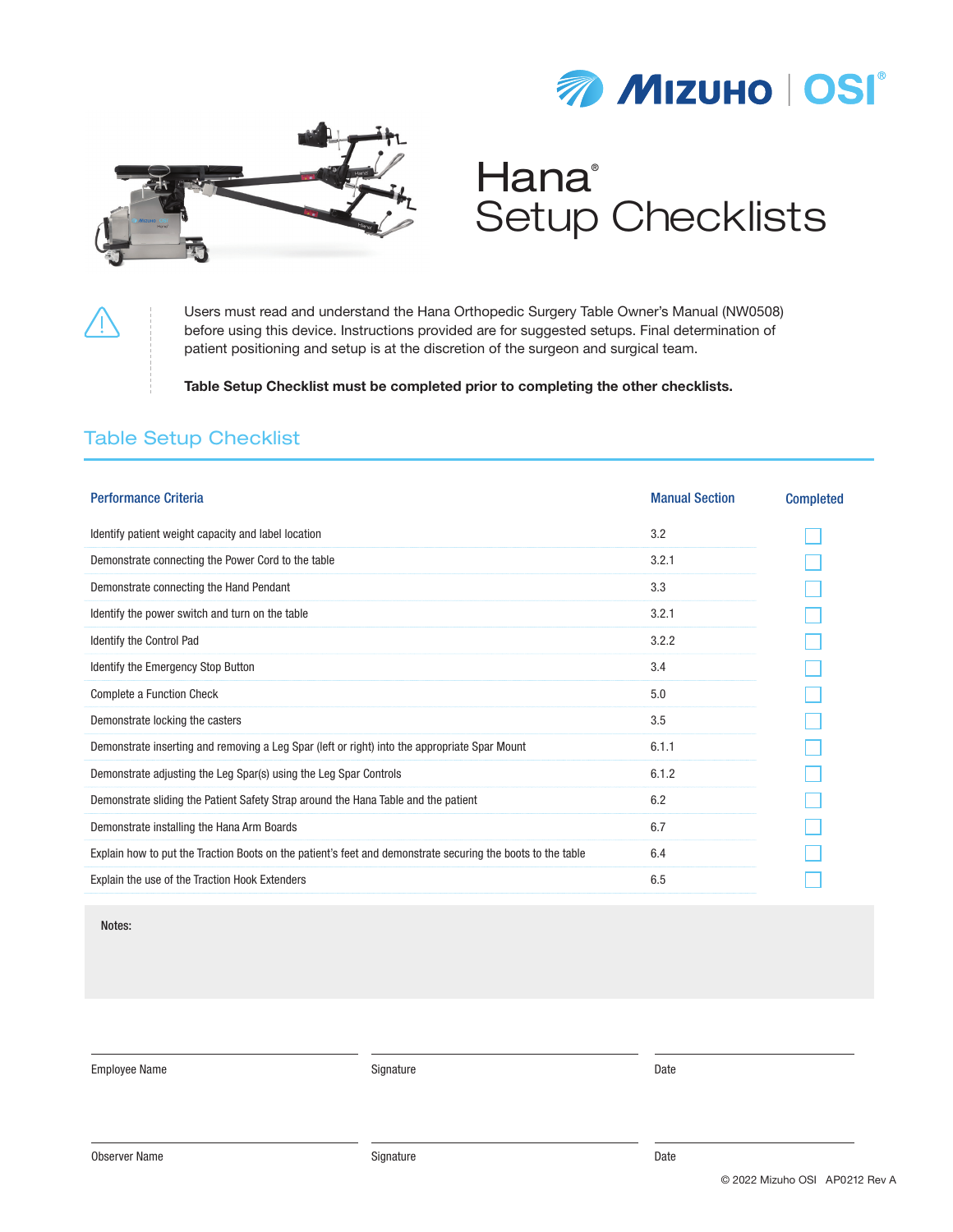



Hana® Table Setup Checklist must be completed prior to completing this checklist.

## Femur Lift and Femoral Hook Installation Checklist

| <b>Performance Criteria</b>                                                                                                                                                      | <b>Manual Section</b> | <b>Completed</b> |
|----------------------------------------------------------------------------------------------------------------------------------------------------------------------------------|-----------------------|------------------|
| Demonstrate installing and removing the Jack Mount Assembly                                                                                                                      | 6.8.1, 6.8.2          |                  |
| Demonstrate attaching the Femur Lift Assembly to the two Femur Lift Expansion Junction Boxes                                                                                     | 6.9                   |                  |
| Demonstrate connecting the Coiled Hook Motor Cables to the Expansion Junction Box and the Femur Lift                                                                             | 6.9.1, 6.9.2          |                  |
| Demonstrate mounting the Femur Lift to the Jack Mount Assembly                                                                                                                   | 6.9.2                 |                  |
| Show where and how to plug in the Femur Lift Foot Pedal                                                                                                                          | 6.9.4                 |                  |
| Explain the use of the Femoral Hook and Femoral Hook Support                                                                                                                     | 6.10                  |                  |
| Explain the appropriate cleaning method for the washing, decontamination, and sterilization procedures<br>before each use of Mizuho OSI's Femoral Hooks and Femoral Hook Support | 6.10.10               |                  |

Notes:

Employee Name Date Controllers and Signature Signature Controllers and Date Date Date

Observer Name **Signature Constant Constant Constant Constant Constant Constant Constant Constant Constant Constant Constant Constant Constant Constant Constant Constant Constant Constant Constant Constant Constant Consta**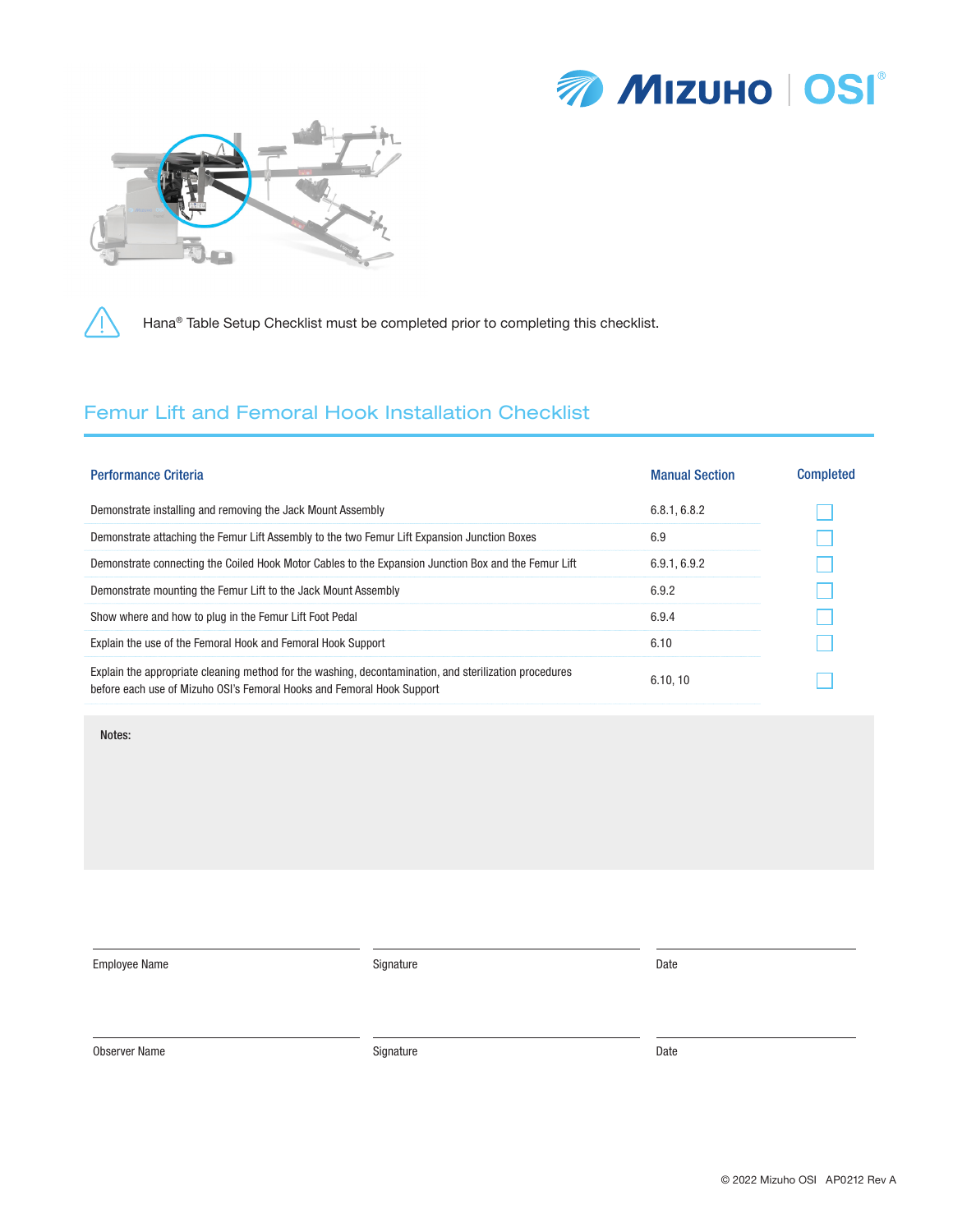



Hana® Table Setup Checklist must be completed prior to completing this checklist.

Refer to Owner's Manual Section 8.8 for additional hip pinning setup details.

## Hip Pinning: Supine with Bilateral Skin Traction Checklist

| <b>Performance Criteria</b>                                                                                                          | <b>Manual Section</b> | <b>Completed</b> |
|--------------------------------------------------------------------------------------------------------------------------------------|-----------------------|------------------|
| Demonstrate installing and removing the Jack Mount Assembly                                                                          | 6.8.1, 6.8.2          |                  |
| Demonstrate attaching the Left and Right Leg Spars                                                                                   | 8.8                   |                  |
| Demonstrate placing the Pelvic Pad on table                                                                                          | 6.3                   |                  |
| <b>Optional:</b> Demonstrate attaching and removing the Patient Transfer Board                                                       | 9.3.1, 9.3.2          |                  |
| Demonstrate sliding the Patient Safety Strap into place                                                                              | 6.2                   |                  |
| Explain how to put the Traction Boots on the patient's feet                                                                          | 6.4                   |                  |
| Explain patient transfer process onto the table in supine position                                                                   | 8.8                   |                  |
| Demonstrate inserting the padded Perineal Post onto the table                                                                        | 6.3                   |                  |
| Demonstrate attaching and locking the Traction Boots to the Leg Spar Traction Mounts                                                 | 6.4                   |                  |
| Demonstrate installing Hana Arm Boards                                                                                               | 6.7                   |                  |
| <b>Optional:</b> Demonstrate installing Cross Arm Support using Clark Socket                                                         | 9.6                   |                  |
| <b>Optional:</b> Demonstrate attaching the Lower Leg Support to the non-operative Leg Spar                                           | 9.7                   |                  |
| <b>Optional:</b> Demonstrate installing the Head-End and Foot-End Drape Rod Assemblies<br>and suspending the Patient Isolation Drape | 9.10                  |                  |

Notes:

Employee Name Date Controllers and Signature Signature Controllers and Date Date Date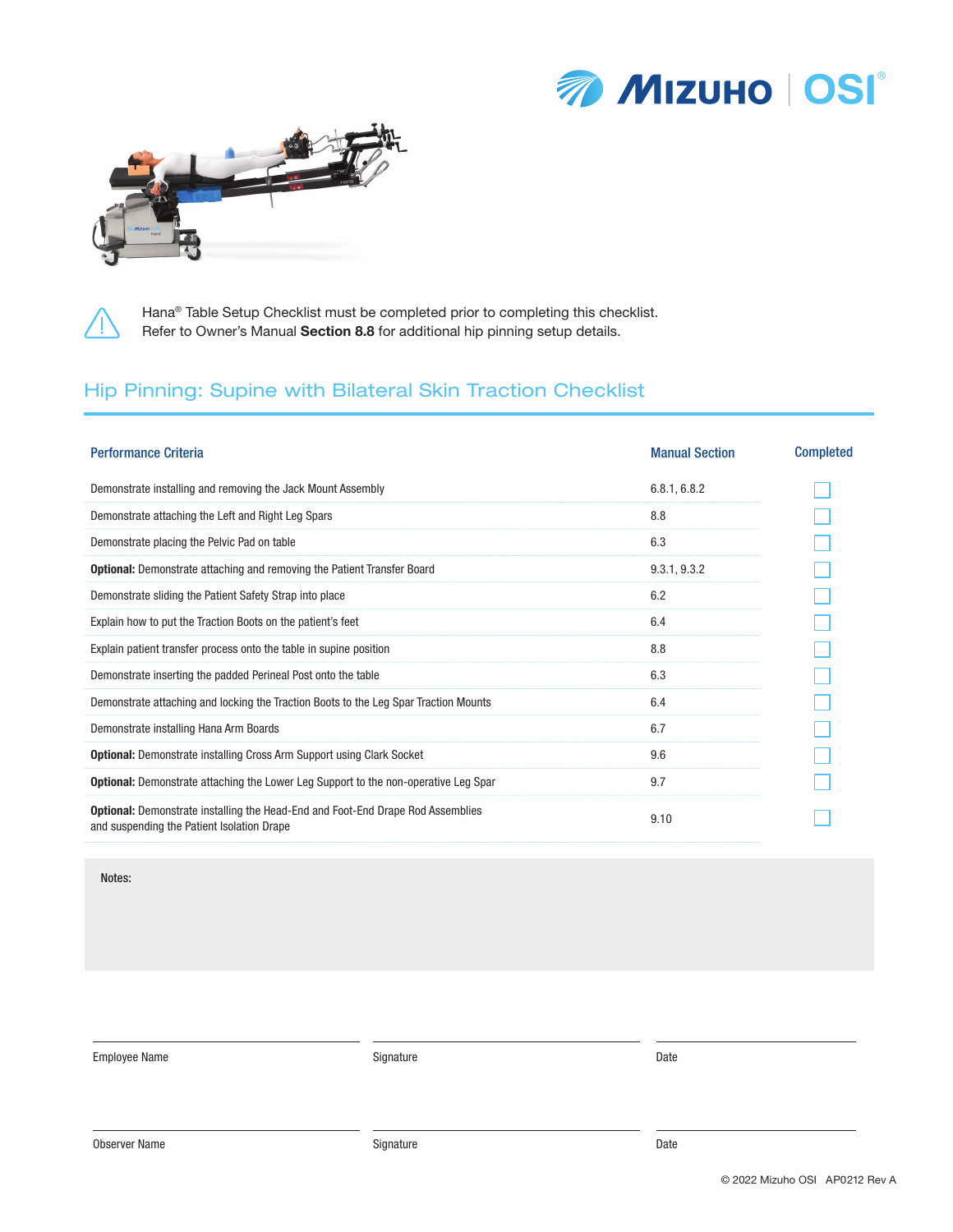



Hana® Table Setup and Femur Lift and Femoral Hook Installation Checklists must be completed prior to completing this checklist. Refer to Owner's Manual Section 8.9 for additional AATHA setup details.

## Anterior Approach Total Hip Arthroplasty Checklist

| <b>Performance Criteria</b>                                                                                   | <b>Manual Section</b> | <b>Completed</b> |
|---------------------------------------------------------------------------------------------------------------|-----------------------|------------------|
| Demonstrate installing and removing the Jack Mount Assembly                                                   | 6.8.1, 6.8.2          |                  |
| Demonstrate attaching the Left and Right Leg Spars                                                            | 8.9                   |                  |
| Demonstrate placing the Pelvic Pad on table                                                                   | 6.3                   |                  |
| Demonstrate attaching the Femur Lift Assembly to the two Femur Lift Expansion Junction Boxes (left and right) | 6.9                   |                  |
| Demonstrate connecting the Coiled Hook Motor Cables to the Expansion Junction Box & the Femur Lift            | 6.9.1, 6.9.2          |                  |
| Demonstrate mounting the Femur Lift to the Jack Mount Assembly                                                | 6.9.2                 |                  |
| Show where and how to plug in the Femur Lift Foot Pedal                                                       | 6.9.4                 |                  |
| <b>Optional:</b> Demonstrate attaching and removing the Patient Transfer Board                                | 9.3.1, 9.3.2          |                  |
| Explain how to put the Traction Boots on the patient's feet                                                   | 6.4                   |                  |
| Explain patient transfer process onto the table in supine position                                            | 8.9                   |                  |
| Demonstrate inserting the padded Perineal Post onto the table                                                 | 6.3                   |                  |
| Demonstrate attaching and locking the Traction Boots to the Leg Spar Traction Mounts                          | 6.4                   |                  |
| Demonstrate installing the Hana Arm Boards                                                                    | 6.7                   |                  |
| <b>Optional:</b> Demonstrate installing Cross Arm Support using Clark Socket                                  | 9.6                   |                  |
| <b>Optional:</b> Demonstrate attaching the Lower Leg Support to the non-operative Spar                        | 9.7                   |                  |
| Explain the use of the Femoral Hook and Femoral Hook Support                                                  | 6.10                  |                  |
| Demonstrate attaching the Femoral Hook Support                                                                | 6.10                  |                  |
| Demonstrate inserting the Femoral Hook into Femoral Hook Support                                              | 6.10                  |                  |

Notes:

Employee Name Date Controllers and Signature Signature Controllers and Date Date Date